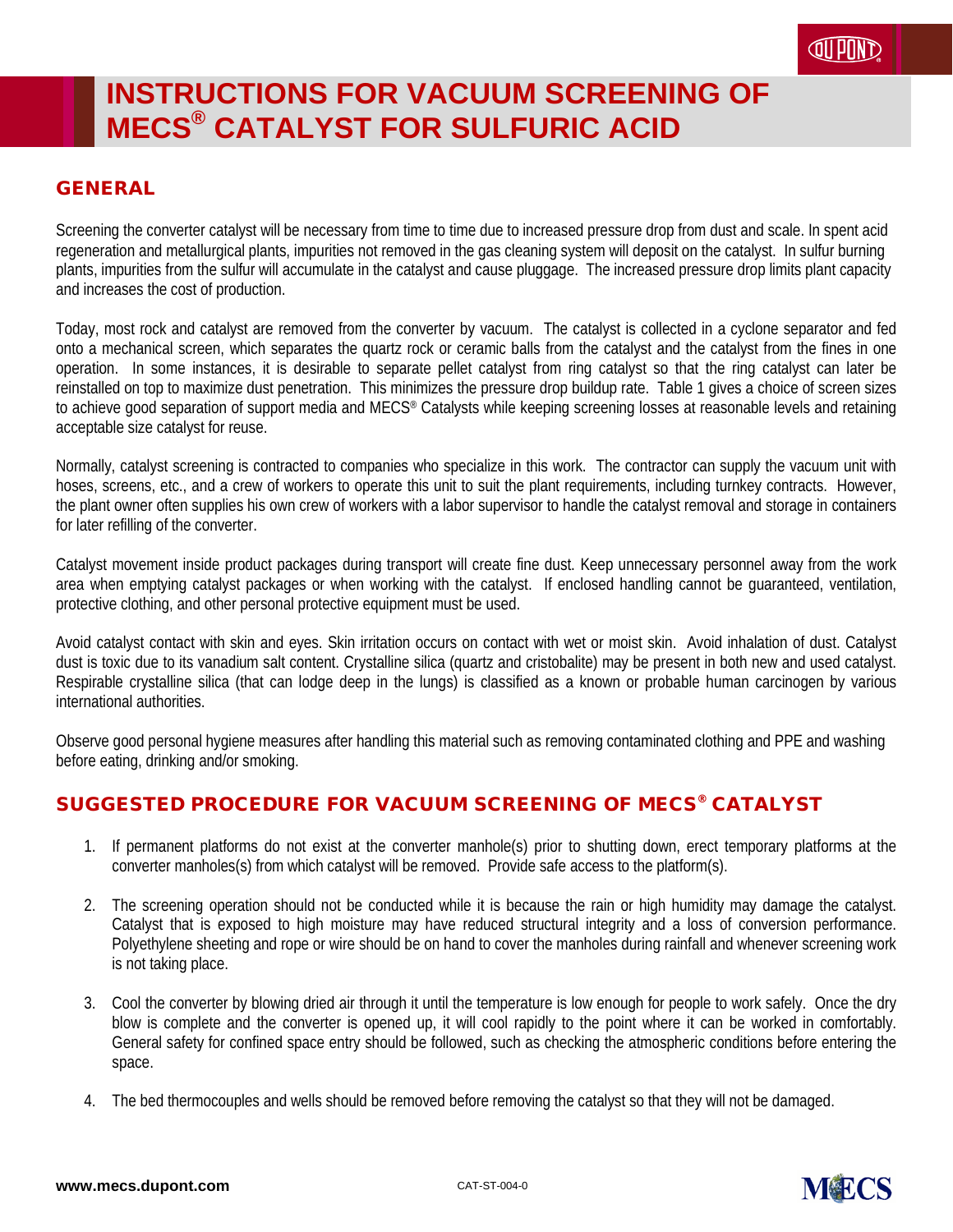- 5. Prior to removing catalyst and support media (quartz rock or ceramic balls), draw a line around the converter shell at the rock level. When the converter bed is empty, draw another line 2 inches (50 mm) below the original one. These will serve as guides for reloading to the proper height. If used sparingly, a can of spray paint can simplify marking the levels.
- 6. The screened support media and catalyst should be collected in dry, closed waterproof bags or drums and stored on pallets until ready to return to the converter. Catalyst should be stored indoors (recommended) or covered and protected from weather outdoors. The drums or bags should be clearly labeled with the catalyst pass number and the catalyst location in the bed (top, middle, or bottom).
- 7. The vacuum hose should be smooth, soft rubber on the inside, and the collecting vessel (cyclone separator) should be lined with a soft, smooth material to minimize catalyst breakage on impact.
- 8. Preferred vacuum hose diameter is 6 inches (15 cm) to minimize catalyst breakage. Absolute minimum diameter of the hose should be 4 inches (10 cm). The key factor in sizing the hose diameter is the linear velocity of the catalyst. Air velocity should not exceed 150 ft/second (45 m/s). This can be determined from the air blower capacity curve at various RPM.

A transition section of 6 inch (15 cm) or 8 inch (20 cm) hose should be installed before the inlet to the cyclone. (This transition section reduces the inlet velocity to the cyclone.) The total length of vacuum hose should be minimized, and sharp bends must be avoided.

- 9. The minimum diameter of the separation cyclone itself should be 36 inches (90 cm), with a 6 inch (15 cm) or 8 inch (20 cm) inlet nozzle. (The larger the diameter of cyclone, the smaller the angle of impact between the catalyst and the inside wall.)
- 10. The hose from the converter manway, down to the cyclone, should be slightly angled from the vertical to avoid catalyst freefall. Dips or low spots should be avoided.
- 11. Either a flapper valve arrangement or a modified rotary air lock should be used to isolate the cyclone from the screen. A standard start valve, where the vanes turn while the wall is immobile, is not recommended. A standard start valve can crush the catalyst between the side walls and the edges of the vanes. The holding chambers in the flapper valve design and the rotary air lock design should have capacities twice the conveying rate of the system, so that they do not overflow and cause excess rough handling of the catalyst.
- 12. Vacuuming begins by removing the top support media, starting near the side wall opposite to the access manway and finishing at the access manway. After the support media has been removed, the catalyst should be vacuumed up, starting at the access manway. **The recommended screening rate is approximately 3000-4000 liters/hour.** It is recommended to vacuum the catalyst in layers (top, middle, and bottom). Move the end of the hose continuously and press it into the catalyst face to keep the hose as full as possible without plugging. This minimizes ring catalyst breakage. After all the catalyst has been removed, vacuum up the bottom rock to expose the support grids for inspection and/or further cleaning.

Ring catalyst that is vacuumed with support media has high breakage. When vacuuming the top layer of support media, the vacuum hose should be kept parallel to the surface to minimize carryover of catalyst at the same time. The hose should also be kept horizontal when vacuuming the catalyst just above the bottom layer of support media for this same reason.

13. Observe the condition of the grid slots and clean out if they are plugged with bits of rock and catalyst. Normally, these grid slots will not require cleaning, but occasionally small pieces of rock become lodged in these slots causing added pressure drop.

In carbon steel converters, it is recommended to inspect the caulking between the grids and the shell and the spacing between grids to check that there are no openings large enough to allow rock and catalyst to fall through the grids. Some division plates are covered with insulating brick. This insulation brick should be inspected and repaired, if necessary.

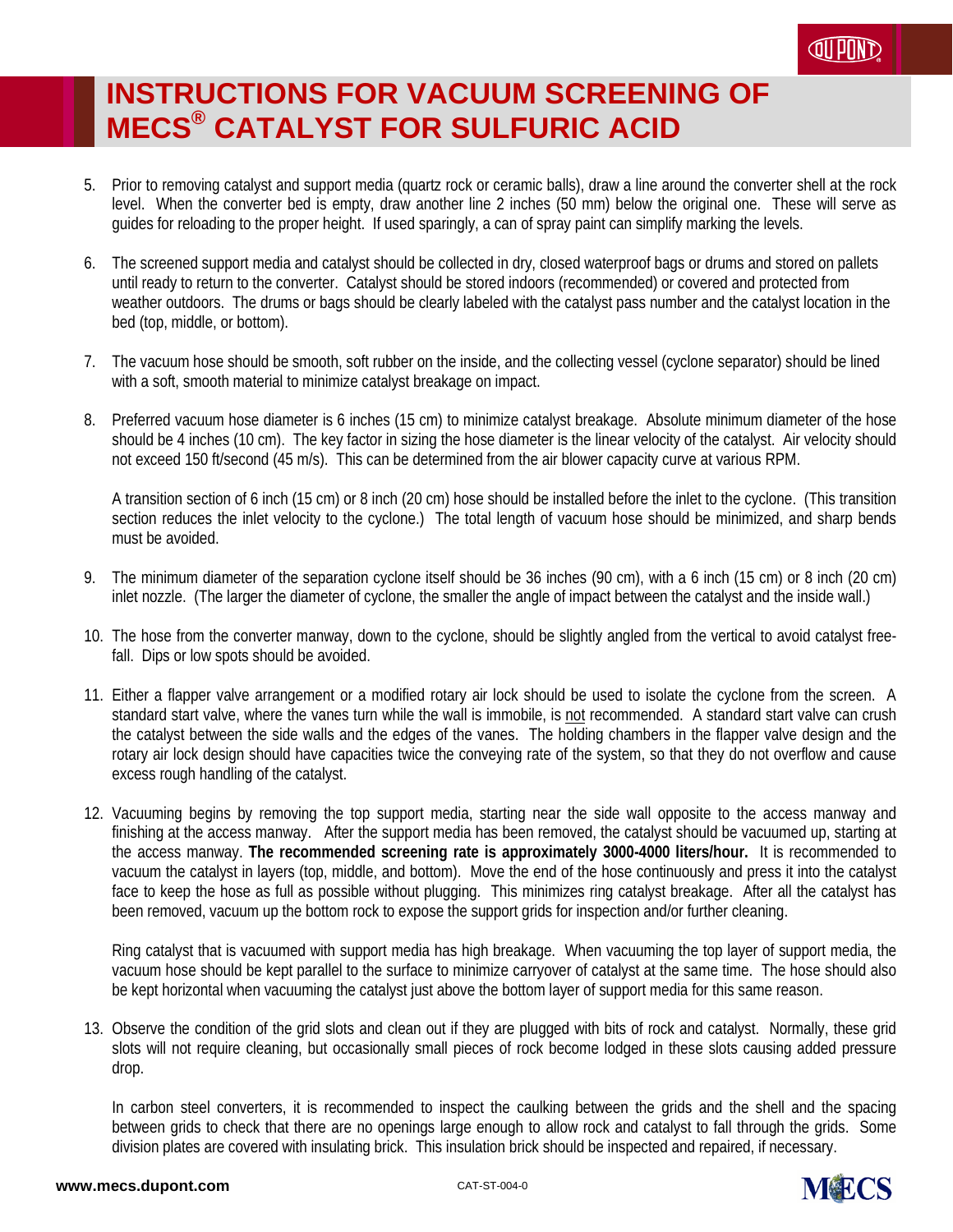- 14. When reinstalling catalyst, be sure a level, 2 inch (50 mm) layer of quartz rock or ceramic balls is installed on the grids first. Use wide boards or panels of plywood as a walking platform inside the converter. In no case should workers be permitted to walk directly on the support media or catalyst, as this will create an uneven layer of support media and will break the catalyst.
- 15. Install the bottom thermocouple(s) on top of the bottom layer of quartz rock or ceramic balls. Thermocouples should always be located at the rock/catalyst interface. Approximately 6 inches (150 mm) of the tip end of the thermocouple should not be in direct contact with the catalyst, but should rest on a single layer of rock with another layer of rock above it.
- 16. Screened, original catalyst should be installed in the lower portion of the bed first, layer by layer. The screened catalyst from the bottom layer of the bed will be placed at the bottom of the bed again. The middle screened layer is added next, and then the top screened layer is replaced. New, fresh catalyst is then installed on top of the older catalyst. This approach should be used for all passes of converter. After the specified amount of catalyst has been placed in a converter pass, the layer should be carefully leveled to ensure uniform thickness in the catalyst bed.
- 17. Install the top thermocouples(s) on top of the catalyst. Thermocouples should always be located at the rock/catalyst interface. Approximately 6 inches (150 mm) of the tip end of the thermocouple should not be in direct contact with the catalyst, but should rest on a single layer of rock with another layer of rock above it.
- 18. A minimum 2-inch (50 mm) deep layer of quartz pebbles or ceramic balls is placed on top of the catalyst in each converter pass. This top hold down layer should be carefully leveled also.
- 19. Before closing the manway covers, inspect to determine that all equipment has been removed, all catalyst beds are level, and all parts of the converter are clean. Remove any dust that may have fallen through the grids onto the division plates while installing the catalyst. The use of a vacuum cleaner is desirable, but brushing with a soft brush does a satisfactory job. Any dust or dirt left on the division plate may blow into the next layer of catalyst.
- 20. The manways should be closed and the converter sealed off from all access by water or wet air until the plant is restarted.